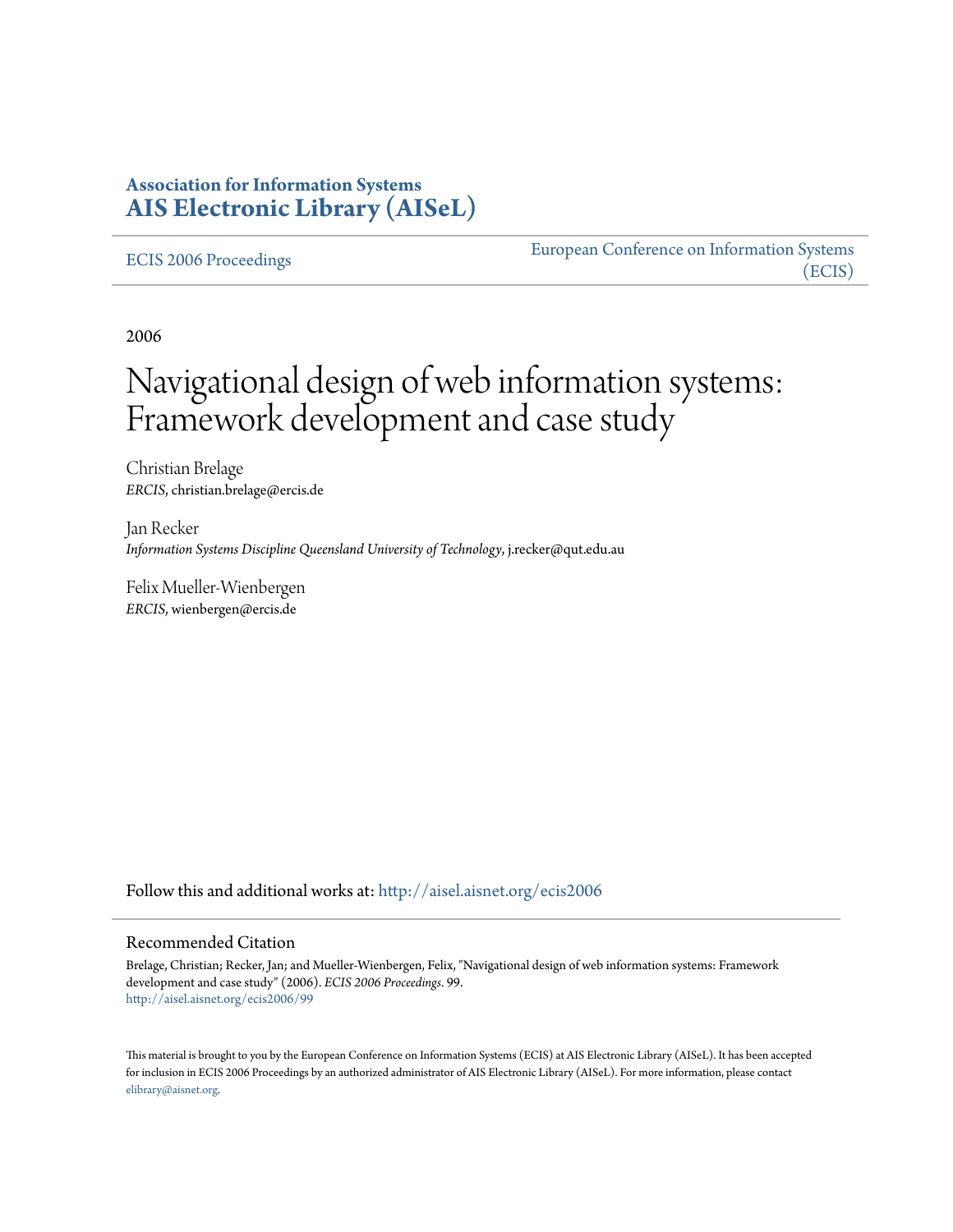## NAVIGATIONAL DESIGN OF WEB INFORMATION SYSTEMS – FRAMEWORK DEVELOPMENT AND CASE STUDY†

Brelage, Christian, European Research Center for Information Systems, Leonardo-Campus 3, 48149 Muenster, Germany, christian.brelage@ercis.de

- Recker, Jan, Queensland University of Technology, 126 Margaret Street, Brisbane 4000, QLD, Australia, j.recker@qut.edu.au
- Mueller-Wienbergen, Felix, European Research Center for Information Systems, Leonardo-Campus 3, 48149 Muenster, Germany, felix.mueller-wienbergen@ercis.de

## Abstract

1

*As prior empirical and conceptual work indicates, success and usability of web information systems is subject to navigational design. Although web information systems are not a new phenomenon and were examined intensively in the past, holistic in-depth investigations of navigational issues seem to be arbitrary rather than theoretically and conceptually founded. In particular, we argue that we are lacking an appropriate description language serving as a shared conceptualization of our subject of research. We present a conceptual framework for describing and assessing web information systems and their navigational capabilities. Moreover, we provide some empirical evidence of its applicability by reporting on a case study that pays special regard to navigational design and usability improvement.* 

*Keywords: Web information systems, navigation, conceptual framework* 

<sup>†</sup> This research has partly been funded by the German Federal Ministry of Education and Research (BMBF) and the German Aerospace Center (DLR) with the research project "Internet Economy and Hybridity - Modelling of Hybrid Information Systems" as part of the EU research cluster "Internet Economy" (grant number 01 AK 704).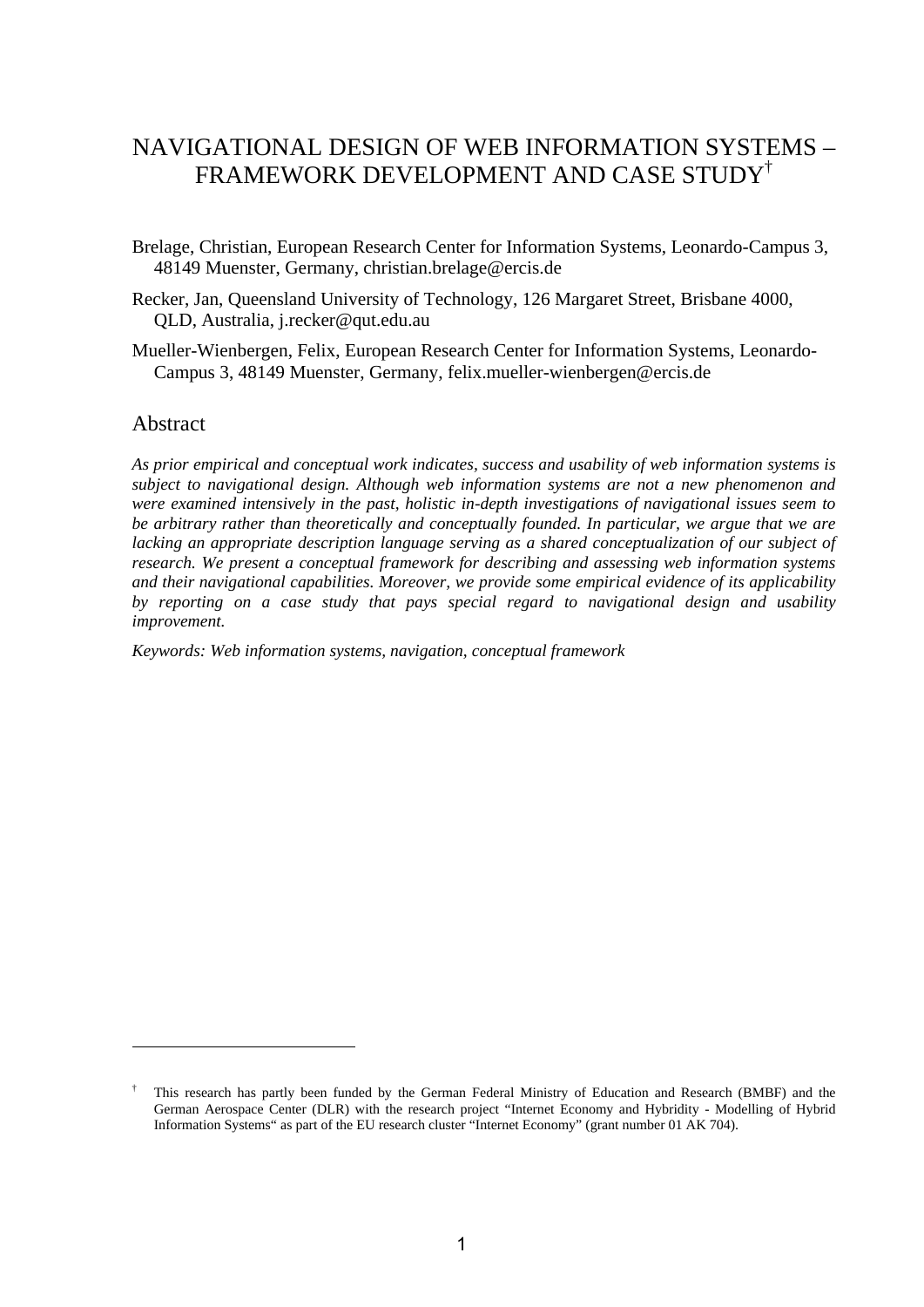## **1 INTRODUCTION**

Due to a number of advantages (e.g., ease of use, usage by simple browsers, easy information linking), information systems using common WWW-techniques (e.g., HTML, XML, CSS) have become an essential part of information system architectures by now. Many organizations operate intranets and websites to achieve an easy distribution of information to their employees or customers. Flexibility and, above all, comprehensive information navigation structures are the greatest benefits of web information systems. In general, web information systems are socio-technical systems used to support the goals of an organization by facilitating information access through web technology. They do so by providing a distinct concept of information access enabling individuals to satisfy their information needs efficiently and effectively. Web information systems include those systems, whose software systems comprise web applications rather than traditional applications.

Despite several technical enhancements, mainly hypertext has been used in web technology so far. The origins of hypertext can be traced back to Bush (1945) and Nelson (1965). In general, a hypertext is a graph that contains nodes (contents) and links between them. The act of switching from one document to another by following a link is called navigation. Navigation mainly determines the users' ability to retrieve desired information. If the navigational design does not reflect the users' context perception, usability and effectiveness of information retrieval will be reduced significantly. In this regard, as early as 1990 was user disorientation identified as a major problems of using hypertext (Nielsen 1990), reflected by the well known phrase "lost in hyperspace". In order to use a system efficiently, users always have to know where they are, where they have been and what they can do (Nielsen 1999). However, not all links are equal. While some are used to structure the whole information supply (categorizing), some imply a relationship between contents, and some others are merely created to improve usability (e. g., shortcuts).

Web information systems are not a new phenomenon; however, the description of navigation and its usage for information retrieval remains incomplete. We argue that we know very little about navigational design of information spaces and its utilization for satisfying information demands. We further argue that assessing navigation structures requires a more detailed investigation into the conceptual design of such systems, in particular a theoretically founded conceptualization for describing and assessing navigational design. Otherwise, evaluation and interpretation of empirical results remain arbitrary.

Accordingly, we are addressing the following research questions in this paper:

- Are the methods that are currently applied suitable to assess the navigational design of present-day web information systems? As our literature review in section 2.1 and practical experience shows, this is not entirely the case.
- What kind of conceptualization, capable of reflecting the complex nature of web information systems, is needed by researchers and practitioners in order to achieve an agreement on their subject of research? The answer is given via the systematic construction of a conceptual framework in section 3. We provide means for describing and analyzing navigational capabilities of web information systems that can be used by researchers and practitioners alike to improve and assess navigation in information spaces.
- Does the conceptual framework provide sufficient means for describing and analyzing navigational functionality of complex web information systems holistically? We provide some empirical evidence of the applicability of our framework in form of a case study in section 4.

The remainder of our paper is as follows. Section 2 contains our literature review on empirical and conceptual work on navigational design as well as a brief description of our research approach. Next, we firstly construct our conceptual framework (section 3) and then apply it to the web information system ASInfo (http://www.asinfo.de) (section 4). Section 5 concludes the paper with a brief outlook including directions for further research.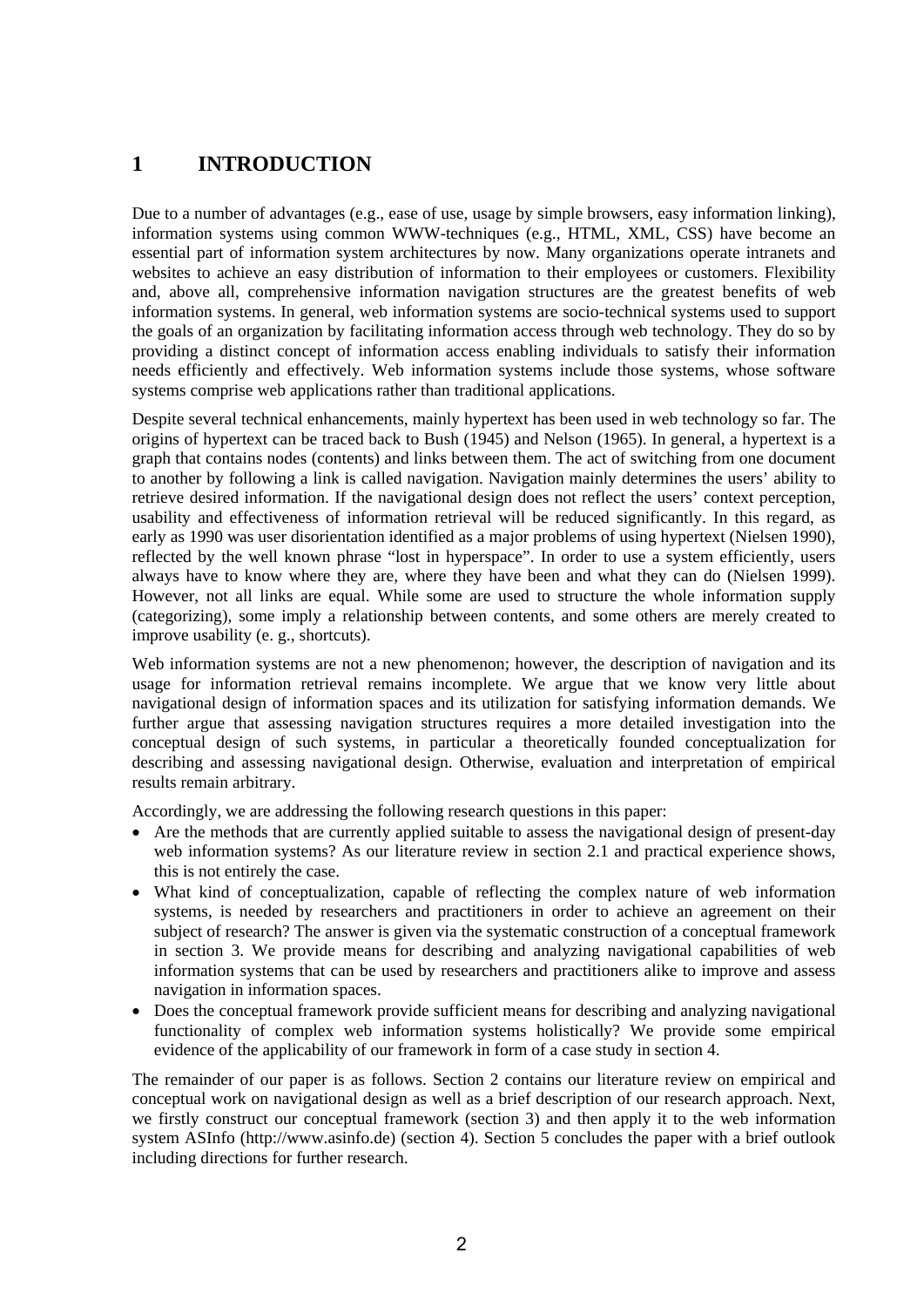## **2 RELATED WORK & RESEARCH APPROACH**

#### 2.1 Literature Review

Considering the relevance of navigational design quality for web information systems, there are surprisingly few scholarly papers concentrating on aspects of navigation and navigational design. Papers focusing on these aspects of web information systems can be roughly distinguished by their research approach: (1) *Empirical papers* present studies on content and design of web information systems as well as on their influences on user satisfaction and their ability to retrieve desired information. (2) *Conceptual papers* mostly deal with modelling aspects of web information systems.

Regarding empirical work on web information systems, Huizingh (2000) presents an empirical study on the composition of web sites. In order to describe web information systems, he distinguishes content from design. The navigation structure is one aspect amongst others in the design dimension of his framework and can be divided into four categories: Tree, tree with back-to-home page button, tree with horizontal links, and extensive network. The majority of web-sites analyzed in this study have a tree-structure or tree with back-to-home page button (Huizingh 2000, p. 131). The complexity of websites was found to be correlated to the industry-type (Information industry most complex, services and products the least). Critical factors for web site success are presented by Liu and Arnett (2000), who identify system design quality as one important factor of web site success but do not describe navigational design quality on a detailed level. Bucy et al. (1999) conduct an extensive study on web page complexity and its correlation with site traffic. Rather than navigational design, graphical design issues (usage of colours, frames etc.) and its effect on page complexity are investigated in detail. Khan and Locatis (1998) perform a study on link display and density, and their effects on information retrieval effectiveness. Since their study is based on a quite simple information system, they point out that additional research is needed to investigate effects of information structuring in large, deeply structured information spaces. Using the two factor model developed by Herzberg (1987), Zhang and von Dran (2000) identify navigation as a hygiene factor. Thus, the absence of a clearly defined and appropriate navigational structure is a "dissatisfier" for users surfing the Web.

Regarding conceptual work on web information systems, Farkas and Farkas (2000) present guidelines for web navigation. They specifically address the problem of designing hierarchies and optimal ratios of breadth and depth and distinguish different types of linking, which are adapted in our conceptual research framework (see section 3.2). Larson and Czerwinski (1998) survey several studies about optimal ratios between depth and breadth of hierarchies. Rivlin et al. (1994) present algorithms for (semi-) automated identification and construction of hierarchies in hypertext environments using textual content analysis. Since hierarchies have several advantages (e.g., the ability to be laid out in plan and the inherent concept of aggregation and abstraction), they are intensively investigated with concern to navigational purposes in information spaces (Furnas & Zacks 1994). Furnas and Zacks' (1994) concept of multitrees was adapted and integrated in our conceptual framework. Van Dyke Parunak (1989) discusses the problem of outlying complex graphs in a flat structure and correlates graphs with navigation. Quantitative analysis and description of such graphs in hypertext are surveyed by Dhyani et al. (2002). Nielsen (1990, 1999) wrote articles in which navigational issues with regard to user interface design are discussed, culminating in his pessimistic statement that the web will suffer a severe usability melt down in 2000, unless some skilful manoeuvring is applied. He sees reasons for inefficient information retrieval on the web in poorly designed user interfaces, partly caused by inappropriate navigation structures. Nielsen's vision did not entirely come true; however, some of the issues he describes remain unsolved.

Contemplating these related research approaches, we conclude that the empirical work clearly indicates that an adequate navigational design is crucial to a successful implementation of web information systems. However, since the focus of the discussed papers has usually been broad (e.g., web site success, user satisfaction), navigational design issues have only been considered one variable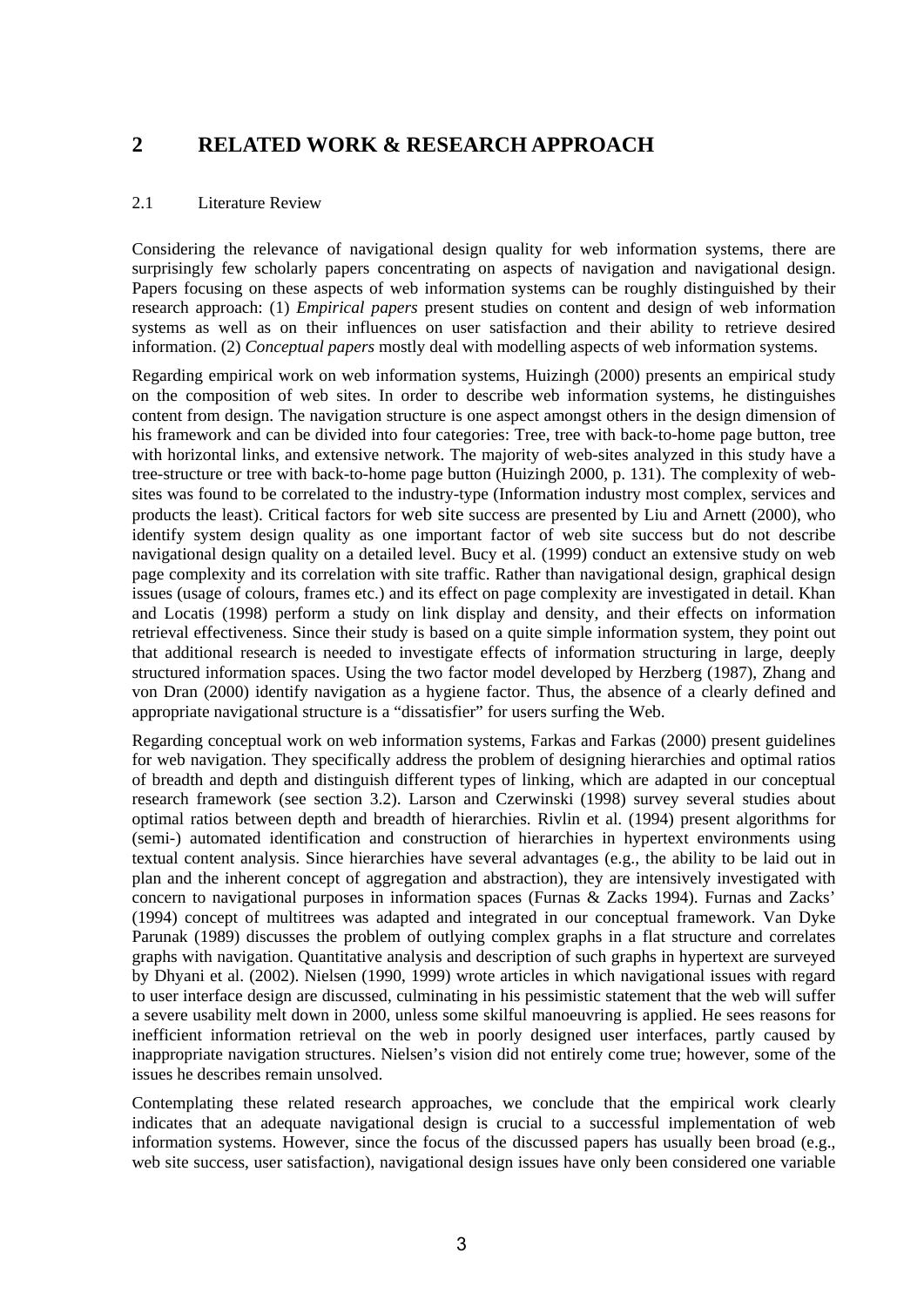amongst others and have hence not been investigated in appropriate detail. We argue that this is due to problems related to the detailed description and appreciation of the navigation structure of information spaces and its characteristics. In particular, the navigational structure of complex systems that contain several thousands instances of contents, which is quite common in the Web and intranets today, seems to be very hard to describe. In this context we argue that researchers are lacking a well defined conceptualization of web information systems that pays special regard to navigational issues. The discussed previous conceptual efforts provide useful insights on usage and formalization of navigation structures, some of which we will extend and integrate in our framework. Yet, we argue that we need more complex structures and differentiations of linking types in order to reflect the complex nature of web information systems and their usage in contemporary organizations.

#### 2.2 Research Approach & Background

In order to provide a sound and well defined conceptualization for researchers and practitioners alike, we apply the language critic approach developed by Kamlah and Lorenzen (1984). The core of their approach is the notion that people have to agree on a common language in order to exchange thoughts or beliefs about concepts of a real or imaginary world. In doing so, they form a language community. Without a shared understanding of things, objects and their relations, it is impossible to disclose the world in a scientific and reasonable manner. Kamlah and Lorenzen's work on a systematic, step-bystep construction of common languages serves in this research as a theoretical foundation for the construction of our conceptual framework.

This approach is closely related to the philosophical discipline of ontology referring to the representation of things and their relations in the world, and to means for achieving truth and knowledge about them (Bunge 1977). However, the construction of a common language in Kamlah and Lorenzen's sense is a process that is recurring permanently among people, whereas ontology construction (philosophically) is a singular, unique act by definition. Nevertheless, the conceptualization respectively the common language serves the same purpose as an ontology which is often referred to as a "shared conceptualization" (Gruber 1993). In the information systems discipline, Kamlah and Lorenzen's work was firstly applied by Holten (2003)who constructed a modelling method for information warehouse projects using the language critic approach.

We are applying Kamlah and Lorenzen's approach as follows. We are constructing a detailed conceptualization of web information systems so to achieve a common understanding of our universe of discourse. When doing so we pay special attention to navigational design aspects. The conceptualization serves as our common language and allows us and fellow researchers to derive reproducible results whenever web information systems are designed or analyzed. We will prove the feasibility of our conceptual framework in a selected case. In addition, we derive some exemplary metrics which may be used in further empirical work to assess the navigational design of existing web information systems.

## **3 DEVELOPMENT OF A FRAMEWORK FOR ANALYZING WEB INFORMATION SYSTEMS**

## 3.1 Information Space Conceptualization

The following conceptualization is partly based on the work by Becker et al. (2003) who present a modelling approach for web information systems. Each web information system contains *Content*. Content represents information objects that are stored in the system, for instance documents, videos, or scripts that compile information from databases dynamically. Contents may be structured (*Contentstructure*), reflecting their complex nature, for instance, different sections of an article or of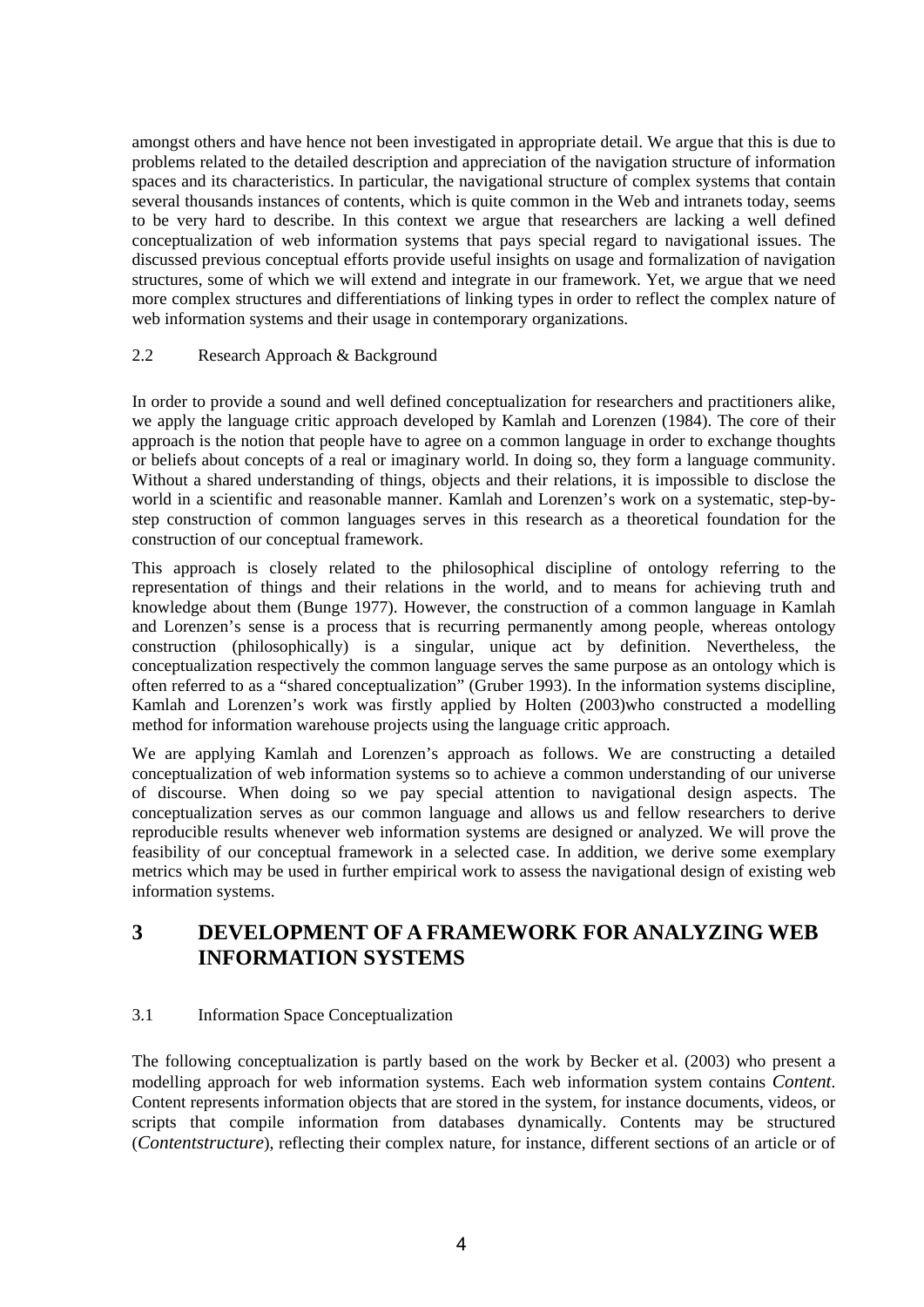related articles. Overall, the conceptualization is corresponding to hypertext theory (Content as nodes, Contentstructure as links between them).

*Navigationnodes* and *Navigationnodestructure* comprise an arbitrary web structure that can be used for navigation as well. In contrast to the concept "Contentstructure" which implies a semantic relation between two contents, links between navigation nodes do not imply any semantic dependency or relationship between the contents which can be accessed at each navigation node. Usually, web information systems compile sets of contents based on their metadata annotations, e.g., the latest 10 entries in the systems ("newest entries"), or the 10 contents that have been accessed most frequently ("user favourites"). These compilations do not necessarily comprise content that is in some way semantically related.

Hierarchies have traditionally been used in order to structure and classify phenomena from a real or imaginary world. Due to their (technical) advantages and their inherent concepts of aggregation and abstraction, they were intensively investigated in research on hypertext (see section 2.1). Hierarchies reflect an appropriate ordering of the things in the world and are, if properly engineered, intuitively understandable for users. In order to adapt and extend this concept of hierarchies, the concept of *Referenceobject* is introduced. A reference object represents an object or concept from a real or imaginary world that is relevant in the given context of the information system. A subset of reference objects are *Dimensionreferenceobjects,* which are ordered hierarchically and characterized by an explicit assignment to exactly one *Dimension*. Dimension reference objects can further be divided into leafs and nodes. Each of the contents is assigned to at least one reference object, implying that this content is relevant whenever an individual desires to retrieve information about the particular reference object. Thus, reference objects classify the contents.

Dimensions can be understood as navigation trees (hierarchies) in web information systems. Since the Web grows constantly at high rates and the amount of data increases perpetually, it is very reasonable to utilize more than one hierarchy in order to structure the information in the system using different classification schemes (e.g., "Products" and "Time"). Thus, several dimensions may be used in a system, allowing for alternative searching paths for users. Moreover, information can be characterized and classified, respectively, much more appropriately using more than one hierarchy structure. If alternative hierarchies are provided, users, especially non-experts that are not familiar with the expert terminology, may locate information more efficiently. Taken together, the dimensions form a multidimensional space which we refer to as the *information space*. The concept of information space is derived from the work of Holten (2003) who introduced this conceptualization for the specification of management views in information warehouse projects. The concept *Combinedreferenceobject* represents a reference object that is composed of at least two reference objects from at least two different dimensions. As we will see later, this vector uniquely identifies each coordinate in the information space.

In order to reduce the amount of information (e.g., for personalization purposes), it may be necessary to partition the information space into smaller subspaces. The concept *Dimensionscope* is used to tailor a hierarchy horizontally (selecting aggregation levels) or vertically (selecting "branches" of the hierarchy tree). Dimension scopes can be combined to *Dimensionscopecombinations* which represent multidimensional subspaces of the information space.

Figure 1 clarifies the concept of information space. Note that the process of identifying and constructing reference objects and their relations is a critical task for information system engineering and necessarily requires human intuition and creativity. In the end, an unfavourable definition of dimensions and reference objects induces a wrong conceptualization of the world and the things that are in it. Consequently, users may not be able to use the system efficiently. However, this process is not the main focus of our paper.

In addition to the introduced constituting concepts of an information space, we deem personalized information delivery and access as an additional requirement in order to reduce information overload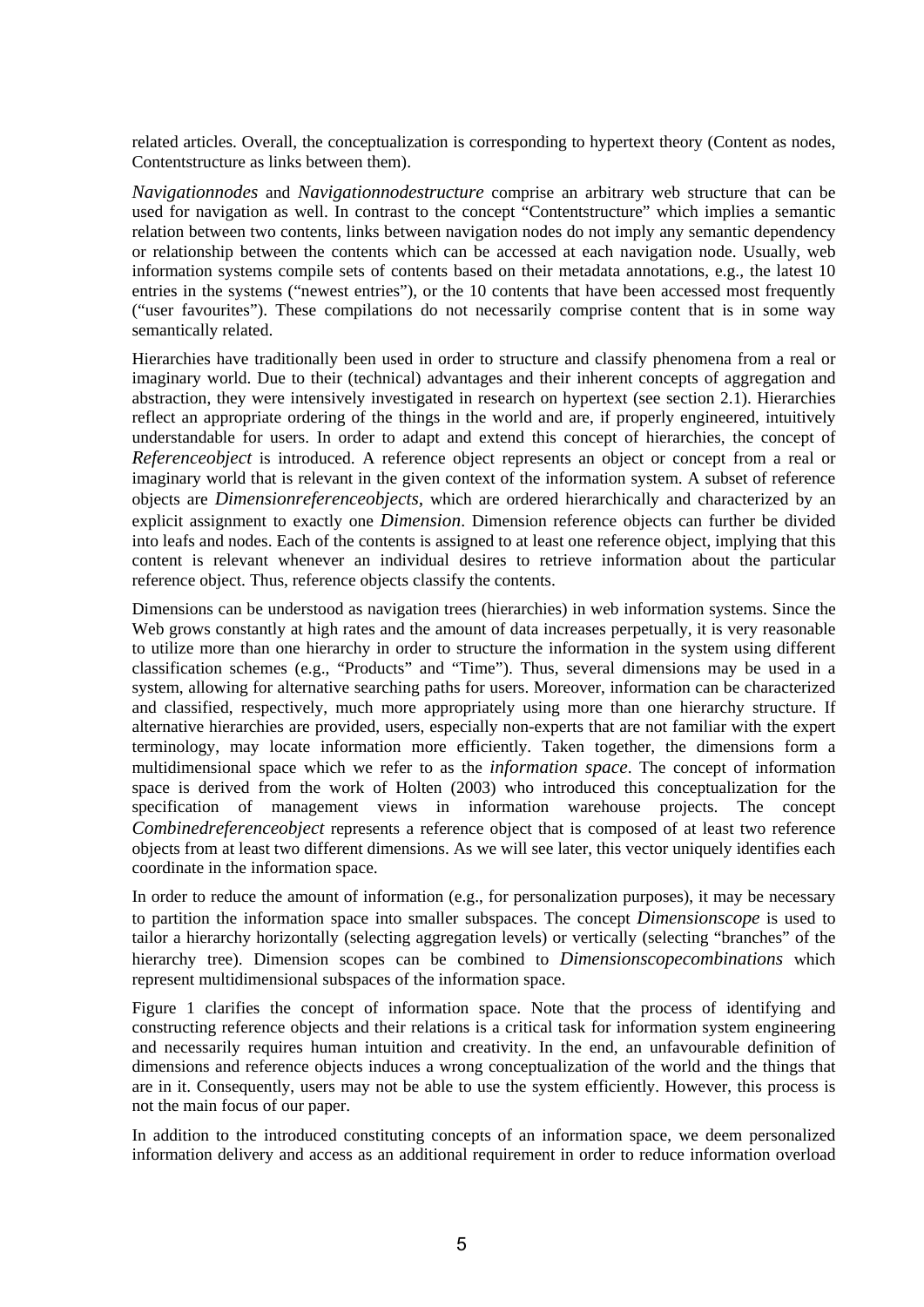and to improve information retrieval efficiency. The concept *Personalizationobject* is used to represent personalized information access. A personalization object may be defined by *Roles*, *Tasks*, *Users* or *Organizational Entities*. By assigning a personalization object to a dimension scope combination, only a subspace of the information space is deemed relevant for the specific personalization object. Thus, the amount of data users are confronted with can be reduced significantly. The same approach is used to depict access restriction (concept *Accessobject*). These concepts allow for a comprehensive description of advanced capabilities of web information systems. However, as these concepts are not implemented in the investigated case (see section 4), we do not discuss them further.



*Figure 1: Information Space Conceptualization* 

## 3.2 Types of Navigation

Contrasting and extending prior work on navigational issues, we differentiate five different types of navigation in our framework. Firstly, content structures can be used to link information that is semantically related to each other (*content level linking*). Secondly, navigation nodes are used to compile containers of contents or shortcuts within the information space (*navigation node linking*).

Hierarchies are used to structure reference objects as representations of concepts from a real or imaginary world. By descending the hierarchy, users are constantly refining the amount of information that is displayed to them. Thus, hierarchies provide easy and intuitive means for finding information in large information spaces. This third type of navigation is different from content level linking or navigation node linking as users are interacting with objects from the classification scheme and not with content or navigation nodes. We refer to this type of navigation as *dimension hierarchy linking*.

The information space is spanned by dimensions, with each node in the space being uniquely identified by a vector of reference objects (combined reference objects). These combined reference objects can be used for navigational purposes as well: Firstly, links between inter-related combined reference objects cross the complete information space. Secondly, combined reference objects enable users to navigate across more than one dimension simultaneously. They can build complex vectors of reference objects. Only content that is assigned to all elements of that vector is displayed to the user, thereby reducing the amount of information significantly. Yet, this type of navigation can rarely be found in the Web today. As an example, ThyssenKrupp, one of the largest companies for industrial goods and services in the world, bases its ThyssenKruppBase (http://base.thyssenkrupp.com/) on this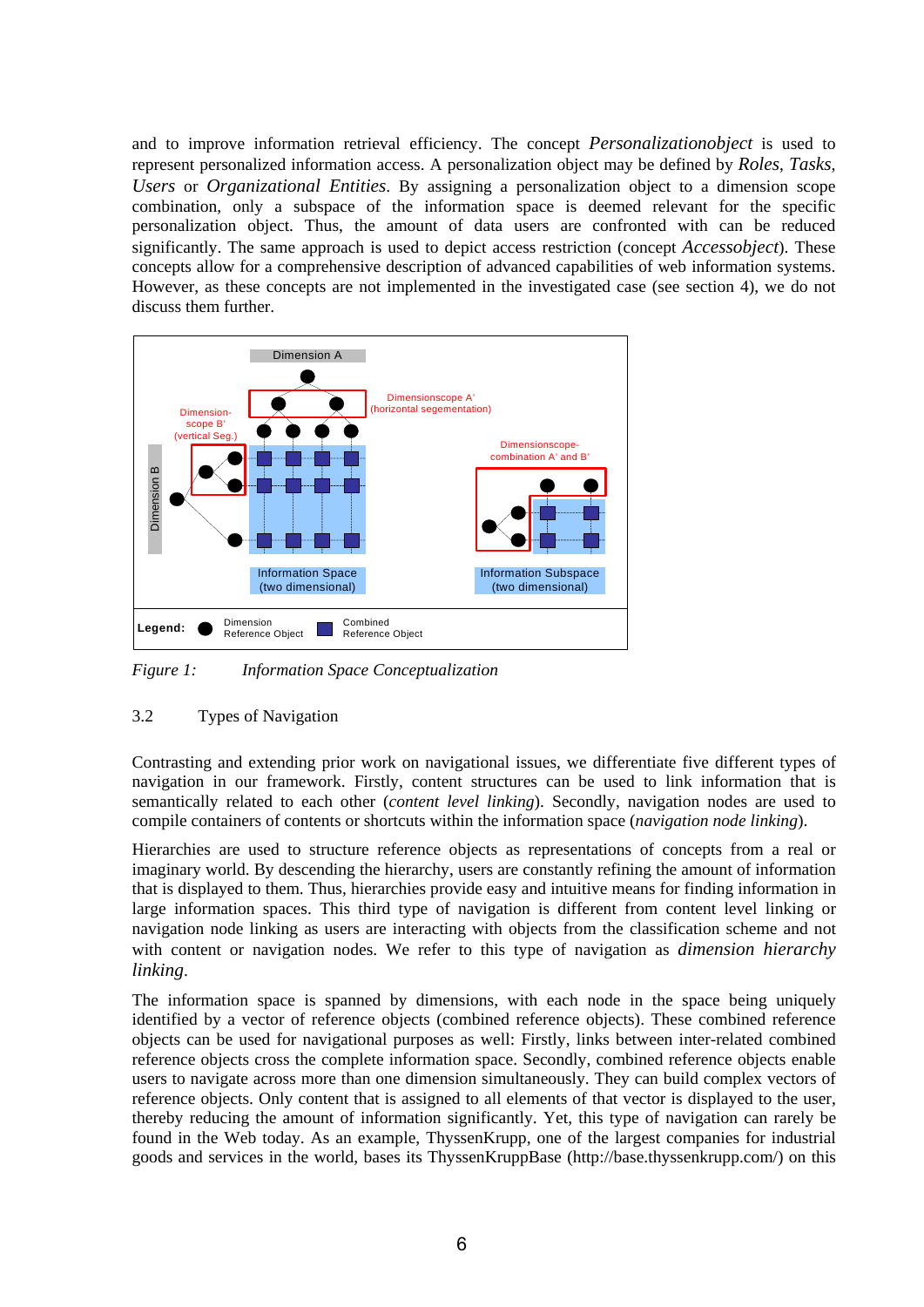navigational approach. We refer to these linking types (the forth and fifth in our approach) as *combined reference object linking* and *browsing*.

The different navigation types and the usage of the information space are illustrated in Figure 2. The dimensions are taken from ASInfo (and translated to English), which is investigated in detail in the section 4. Note that we included combined reference object linking and browsing for illustration purposes; the ASInfo case does not implement navigation for combined reference objects.



*Figure 2: Navigation Types* 

We argue that a dedicated differentiation of navigation types is important to web information systems design as current systems have reached a level of complexity that requires a more detailed description and investigation reflecting their complexity. Prior research implicitly assumed that links are all equal. In contrast, we argue that, depending on type and structure of content, some navigation types are better suited than others. Some information systems may use content level linking intensively while others (such as ASInfo) do not. More importantly, different types of linking imply different statements about the contents or objects being linked. For instance, switching reference objects changes the context substantially, thereby altering the selection of content, whereas content level linking does not necessarily change the entire context.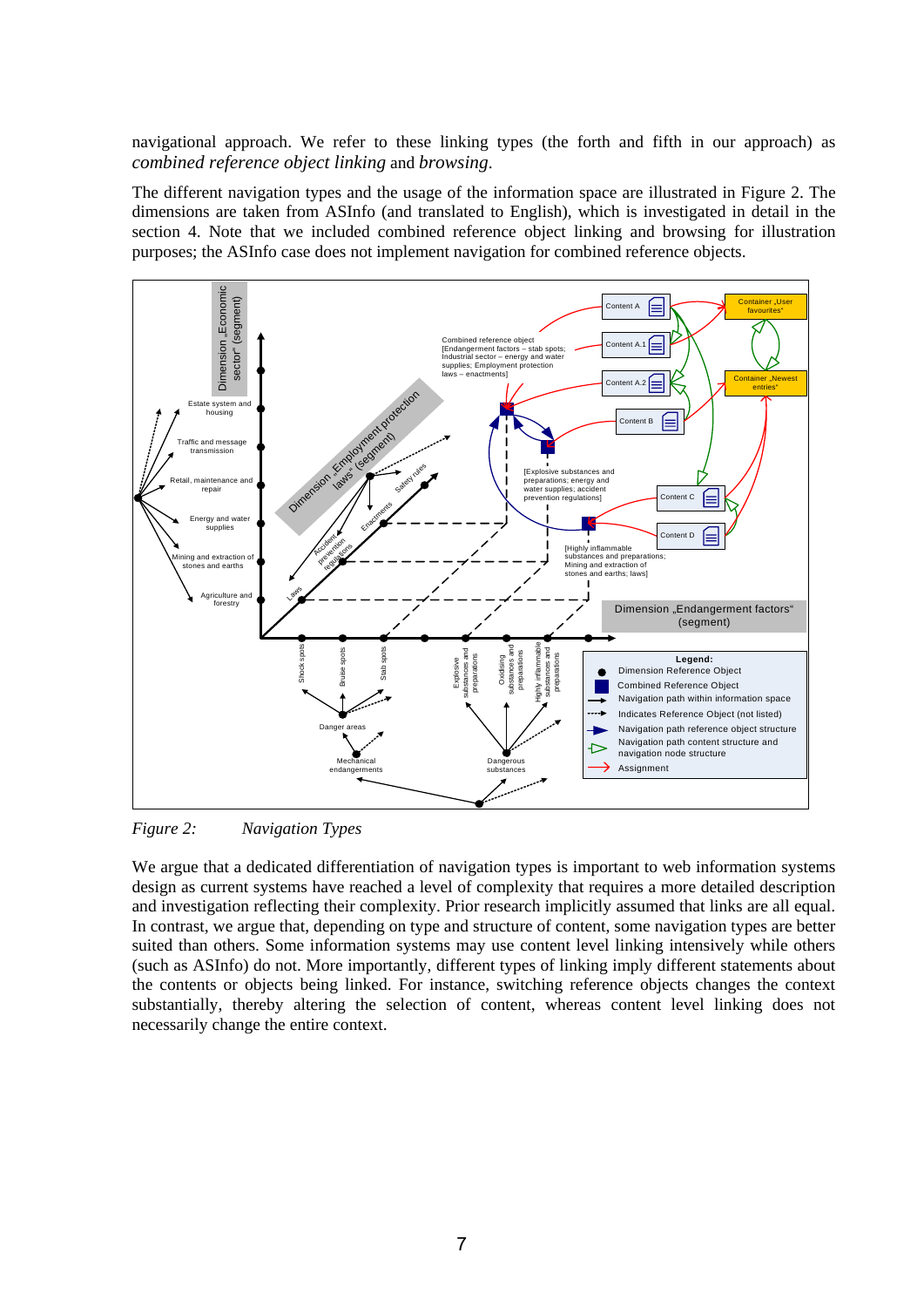## **4 CASE STUDY**

#### 4.1 Case Description

The web information system ASInfo (http://www.asinfo.de) provides a comprehensive overview on documents concerning maintenance of industrial health, safety standards, and provisions on labour. The documents provided include, for instance, regulations on wearing helmets on construction sites and handling information on explosives or chemical substances. The system integrates information from more than 130 web-sites of external information providers. Their documents are scanned on a regular basis by the system, indexed and integrated via linking in the system. The indexing algorithm, similar to common web search engines, is based on assessing document similarities and key word occurrences. ASInfo does not provide any information by itself. The system can be accessed without registration or payment by the public and is the most comprehensive library of its kind in Germany.

Users of the system are mainly security appointees of companies who may neither have an appropriate training (e.g., an university degree in chemistry or medicine) nor are experts (especially in small and medium sized organizations). The information providers are specialized institutions with numerous experts in chemistry, industrial engineering, medicine etc. This expertise gap results in users being not always familiar with the terminology being used by the information providers. Consequently, matching information demand and information supply is rather difficult. Moreover, different information providers are using different classification schemes that may be redundant or even inconsistent. Integrating all information resources under one common classification scheme is the biggest benefit of ASInfo. Our analysis of ASInfo focused the evaluation of navigational capabilities, the identification of unsolved issues, and the provision of recommendations for improvements.

#### 4.2 Application of the Framework & Analysis

We applied the framework described in section 3 to ASInfo as follows. Firstly, we identified the counterparts of our conceptual framework concepts in ASInfo and collected data on them from the system. Thereby, we were able to uniquely identify and analyze the navigational capabilities of ASInfo. Since we were not able to access the database of ASInfo directly, we collected the data as displayed in ASInfo itself (e.g., the amount of contents for each reference object). Moreover, a randomized sample of contents (n=240) was selected in order to ascertain information about content length and type. Quantitative measures (see Appendix 1) were derived and computed in order to describe dimensions and the information space on a detailed level.

In our analysis of ASInfo, six main dimensions were identified, namely Endangerment Factors (German: Gefährungsfaktoren), Single Topics (Einzelthemen), Employment Protection Laws (Arbeitsschutzrecht), Research (Forschung), Economic Sector (Branche) and Processes for maintenance of industrial health and safety standards (Arbeitsschutzprozesse). Based on research on earlier work on web metrics, see for instance (Botafogo & Rivlin & Shneiderman 1992, Dhyani & Ng & Bhowmick 2002), we constructed and computed measures in order to describe the dimensions. The results differed enormously. We elaborate on one example in order to illustrate the approach: The dimension "Endangerment Factors" contains 185 reference objects (42 nodes, 143 leafs), whereas the dimension "Research" contains only the root node. Since each of the contents is assigned to at least one reference object, it is reasonable to investigate the *colonization* of reference objects with contents (see Appendix 1 for the definition of colonization). Based thereon, the relative share of the total amount of reference objects for each dimension can be contrasted with the relative share of contents assigned to reference objects in a given dimension. The result gives us information about the distribution of contents and reference objects in the information space. Moreover, the variation coefficient of contents for each dimension can be used to analyze the colonization of nodes (amount of documents that are assigned to each node) in each dimension. Figure 3 gives some results.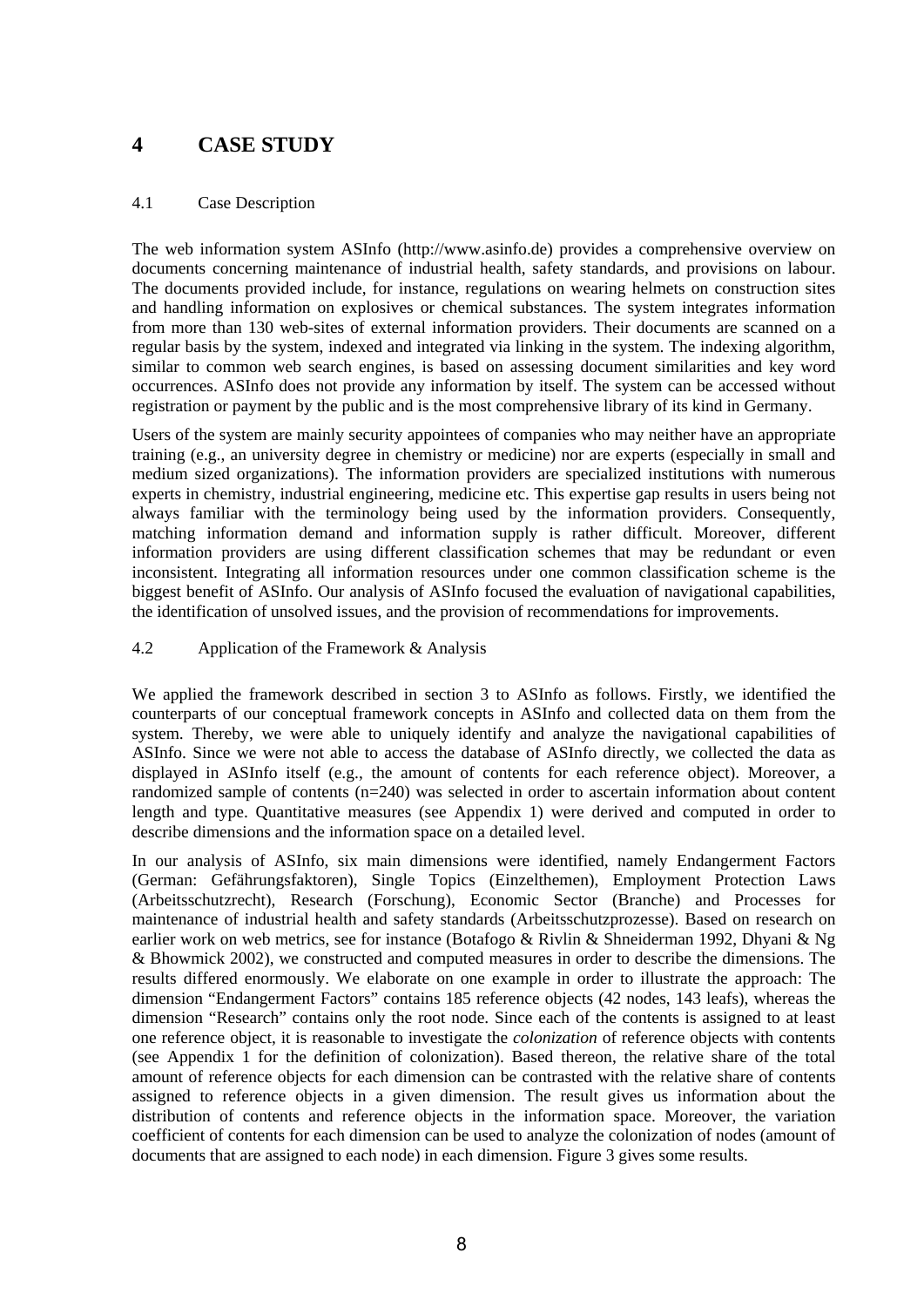

*Figure 3: Selected Key Figures* 

As shown in Figure 3, the dimension "Endangerment factors" comprises nearly 75 percent of all reference objects that are used in the system but contains only 54 percent of all content assignments. The dimension "Economic sector" on the other hand contains 29 percent of all content assignments while comprising 7 percent of all reference objects. On average each node in the dimension "Economic sector" contains over 3000 contents, whereas the average of contents in "Endangerment factors" is 554. Thus, information retrieval effectiveness for users may be lower in the dimension "Endangerment factors". Also, the variation coefficient (contents) is relative high in both dimensions, indicating that the colonization of nodes varies to a large extent in comparison to other dimensions. Note here that dimension scopes or dimension scope combinations are not used in ASInfo.

ASInfo currently only provides navigation via dimension hierarchy linking. Other types of navigation are not implemented, which, however, may improve the usability of ASInfo (see section 4.3). Thus, users can merely use singular reference objects for navigation purposes. In total, 249 reference objects are used in six dimensions. Two reference objects do not contain any information. If combined reference objects (selection of more than one reference object) were used for navigation, there would be far more possibilities of producing different classification vectors. We refer to this theoretical navigation potential as the *power* of the information space (see Appendix 1). Potentially, ASInfo can provide more than 11 million distinct vectors of reference objects. Each vector can be seen as a predefined searching query that generates the same result as if the elements of the vector have been used singularly in a searching dialog. The main advantage of browsing versus searching is the dedicated explication of the structure of the information space. Thus, users who are not familiar with the structuring of information, or users who do not know what information they really need may still be able to find the desired information by constantly refining their search query.

#### 4.3 Discussion and Limitations

Since dimensions mainly determine the ability to retrieve the desired information efficiently, some suggestions for further improvement can be derived from their analysis. The dimension "Research" organizes thousands of contents but it is not structured at all. Thus, a decomposition of this dimension may improve user information retrieval efficiency substantially. On the other hand, the dimension "Endangerment factors" is deeply and broadly based structured. This may result in the problem of "getting lost" in the dimensions. It may be reasonable to subdivide this dimension into smaller ones. However, the reorganization of dimensions requires the inclusion of a domain expert in order to ensure semantic consistency and adequacy of the resulting information structures.

Another suggestion for improvement is the construction of subspaces and personalized information delivery, which have not yet been considered in ASInfo. Usually, not all documents are relevant for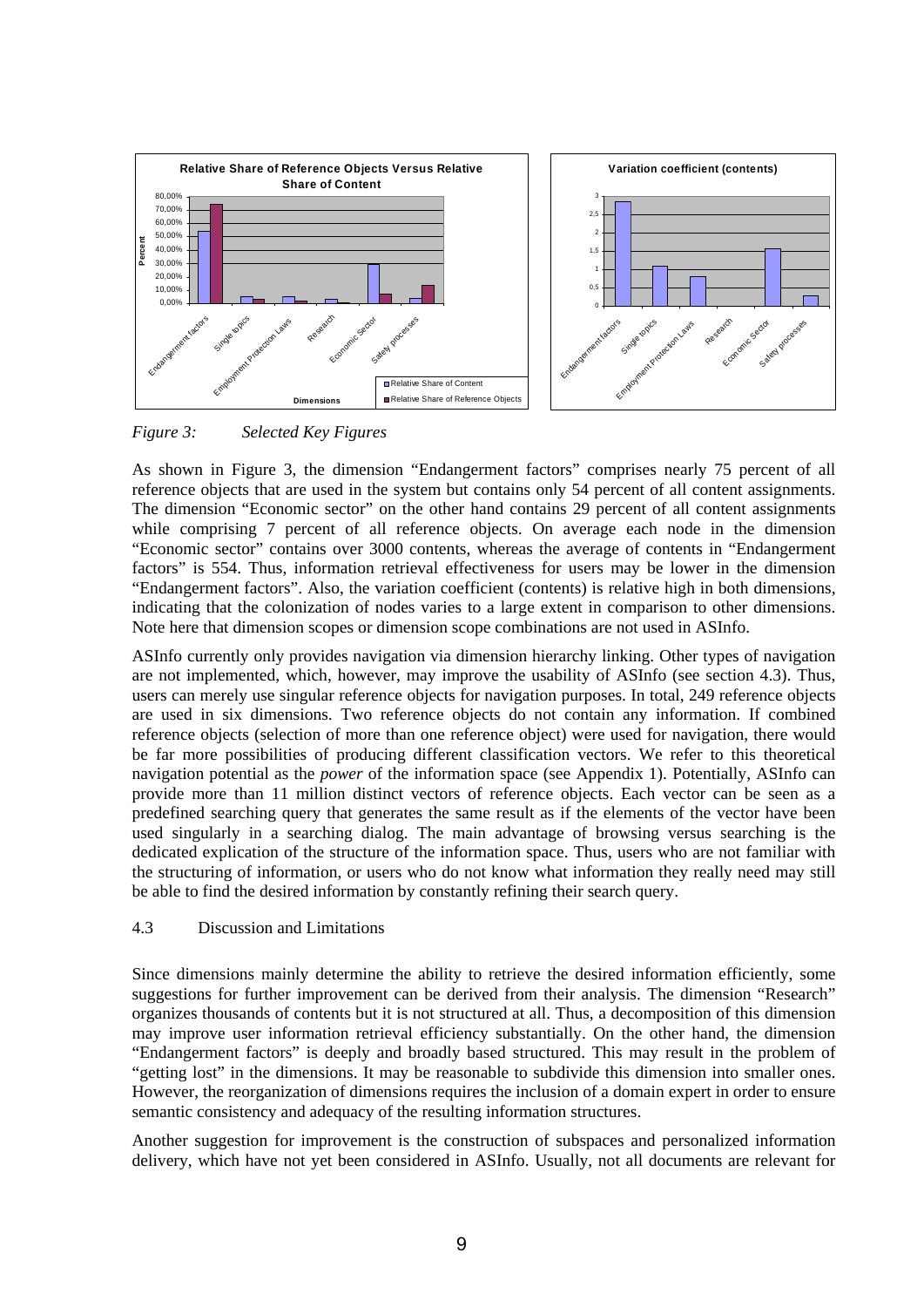users (e.g., all content concerning "universities" and "chemistry"). The construction of subspaces for personalized information delivery can improve information retrieval efficiency and effectiveness while the overall structure of the information space remains unchanged.

Furthermore, combined reference objects can be used for navigation by allowing users to build complex search queries via the selection of reference objects from more than one dimension (refer, for instance, to the ThyssenKruppBase). While the structuring of the information space remains unchanged, the amount of information that is relevant to a user query decreases significantly. Thus, information retrieval efficiency may further be improved.

In summation, our framework was very useful in order to analyze ASInfo comprehensively with special regard to navigational issues. The analysis provided evidence for problems that may arise for users. Thus, the analysis can be used for further improvement of the system. However, a more detailed investigation of user behaviour and searching strategies is still outstanding.

Regarding limitations of our approach, the framework allows for the construction of personalized views on information spaces. However, the structure (ordering and linking of objects) is still statically determined and can neither be individually (re-) constructed nor mapped to individual ontologies or other models of knowledge representation. Knowledge management applications, however, require the capturing and mapping of different ontologies in order to match information demand and supply more efficiently. These issues have fervently been debated in literature since the emergence of the semantic web, see for instance (Chaffee & Gauch 2000, Doan *et al.* 2002).

The meaning and purpose of content mainly impacts the structure of an information space. While being optimal from a technical point of view, balanced navigation trees are not necessarily reflecting a natural or intuitive ordering and construction of things and objects in a real or imaginary world. Thus, enforcing balanced navigation trees or other arbitrary information structures that are not ontologically founded or justified may result in severe user confusion and decreased system usability. From a knowledge management point of view this phenomenon can be described as ontological adequacy. The question, whether an information structure is ontological adequate, denotes an important and interesting issue for further research.

At current, the framework implicitly assumes that the information space and its structures are fixed and do not change substantially over time. Given the growth and dynamics of web environments in general, this assumption may be unrealistic. Adaptable or evolvable navigation structures are needed in order to reflect the dynamics of the world. Thus, the framework has to be extended in order to provide means for describing and formalizing navigation structures that evolve over time while still maintaining consistency and ontological adequacy. However, studies in cognitive psychology suggest that user perception of the world is relatively stable and does not change as quickly as the environment (Edelman 1998). Thus, our framework can still serve as a useful assessment approach.

## **5 CONTRIBUTIONS & CONCLUSIONS**

We described the construction of a conceptual framework for web information systems and applied it to a web information system ex post in order to describe and analyze the navigational means provided to its users. Our framework was found to be capable of describing current web information systems holistically on a detailed level and provided a starting point for the identification of further improvements. In general, a conceptualization of web information systems using the framework can serve as a standard for further empirical or conceptual work on web information systems (e.g., comparison of web-sites within a specific industry sector or a deeper investigation of navigation within large information spaces). The application of the framework in our case produced accurate as well as interesting results.

However, the broad variety of web information systems and their diverse application areas (including, for instance, knowledge management applications, simple web-sites, intranet applications) complicates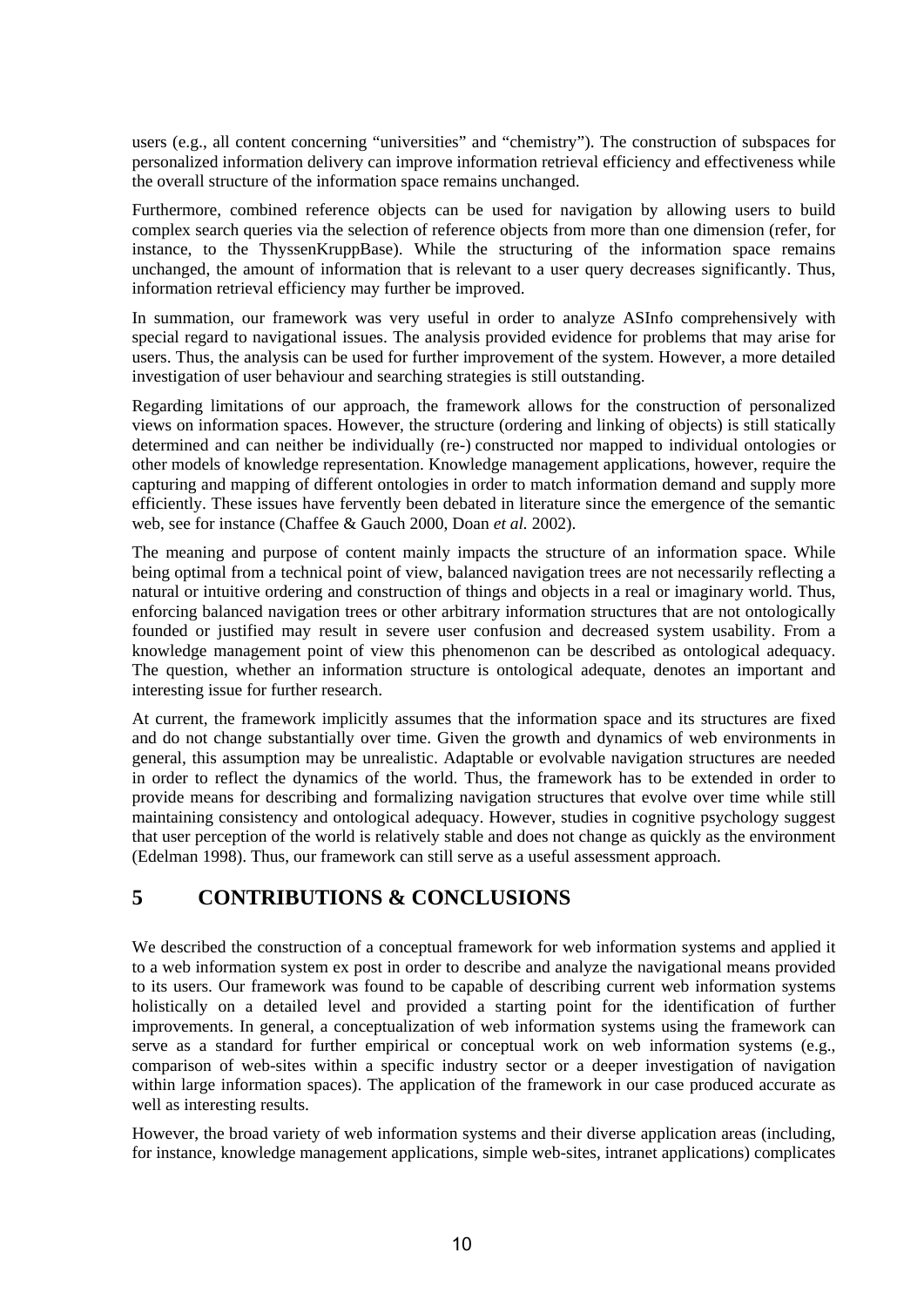the construction of a holistic framework. Different system types differ to a large extent in structure and user behaviour. For example, news portals or entertainment sites differ substantially from systems like ASInfo and, consequently, require different types of navigation and linking. These differences have not yet fully been reflected in our approach, which, however, we deem applicable to different types of web information systems.

Additionally, the act of navigation is not comprehensively described through "clicking links". User searching and information retrieval strategies have to be analyzed in more detail in order to fully understand navigational problems of web information systems. Since the structure of information reflects a perception of the world and the things in it, they have to be ontologically adequate in order to provide efficient and effective means for accessing information. Moreover, different users may have different perceptions of the world (for instance, experts versus non-experts), which have to be matched to the information structure of the system. The concept of ontological adequacy is a very interesting and challenging research question, on which we will work in the future.

## References

- Becker, J., C. Brelage, M. Thygs and M. Ribbert (2003). Conceptual Design of WWW-Based Information Systems. In Proceedings of the 11th European Conference on Information Systems (Ciborra, C., R. Mercurio, M. De Marco, M. Martinez and A. Carignani, Eds.), Naples, Italy.
- Botafogo, R.A., E. Rivlin and B. Shneiderman (1992). Structural Analysis of Hypertexts: Identifying Hierarchies and Useful Metrics. ACM Transactions on Information Systems, 10 (2), 142-180.
- Bucy, E.P., A. Lang, R.F. Potter and M.E. Grabe (1999). Formal Features of Cyberspace: Relationships between Web Page Complexity and Site Traffic. Journal of the American Society for Information Science, 50 (13), 1246-1256.
- Bunge, M.A. (1977). Treatise on Basic Philosophy Volume 3: Ontology I The Furniture of the World. Kluwer Academic Publishers, Dordrecht, The Netherlands.
- Bush, V. (1945). As We May Think. The Atlantic Monthly, 176 (1), 101-108.
- Chaffee, J. and S. Gauch (2000). Personal Ontologies for Web Navigation. In Proceedings of the Ninth International Conference on Information and Knowledge Management (Agah, A., J. Callan and E. Rundensteiner, Eds.), pp. 227-234, ACM Press, McLean, Virginia.
- Dhyani, D., W.K. Ng and S.S. Bhowmick (2002). A Survey of Web Metrics. ACM Computing Surveys, 34 (4), 469-503.
- Doan, A., J. Madhavan, P. Domingos and A. Halevy (2002). Learning to Map between Ontologies on the Semantic Web. In Proceedings of the 11th International World Wide Web Conference (Lassner, D., D. De Roure and A. Iyengar, Eds.), pp. 662-673, ACM Press, Honolulu, Hawaii.
- Edelman, S. (1998). Representation is Representation of Similarities. Behavioral and Brain Sciences, 21 (4), 449-498.
- Farkas, D.K. and J.B. Farkas (2000). Guidelines for Designing Web Navigation. Technical Communication, 47 (3), 341-358.
- Furnas, G.W. and J. Zacks (1994). Multitrees: Enriching and Reusing Hierarchical Structure. In Proceedings of the SIGCHI Conference on Human factors in Computing Systems (Adelson, B., S. Dumais and J. Olson, Eds.), pp. 330-336, ACM Press, Boston, Massachusetts.
- Gruber, T.R. (1993). A Translation Approach to Portable Ontology Specifications. Knowledge Acquisition, 5 (2), 199-220.
- Herzberg, F. (1987). One More Time How do you Motivate Employees? Harvard Business Review, 65 (5), 109-120.
- Holten, R. (2003). Specification of Management Views in Information Warehouse Projects. Information Systems, 28 (7), 709-751.
- Huizingh, E.K.R.E. (2000). The Content and Design of Web sites: an Empirical Study. Information & Management, 37 (3), 123-134.
- Kamlah, W. and P. Lorenzen (1984). Logical Propaedeutic. Pre-School of Reasonable Discourse. University Press of America, Lanham, Maryland.